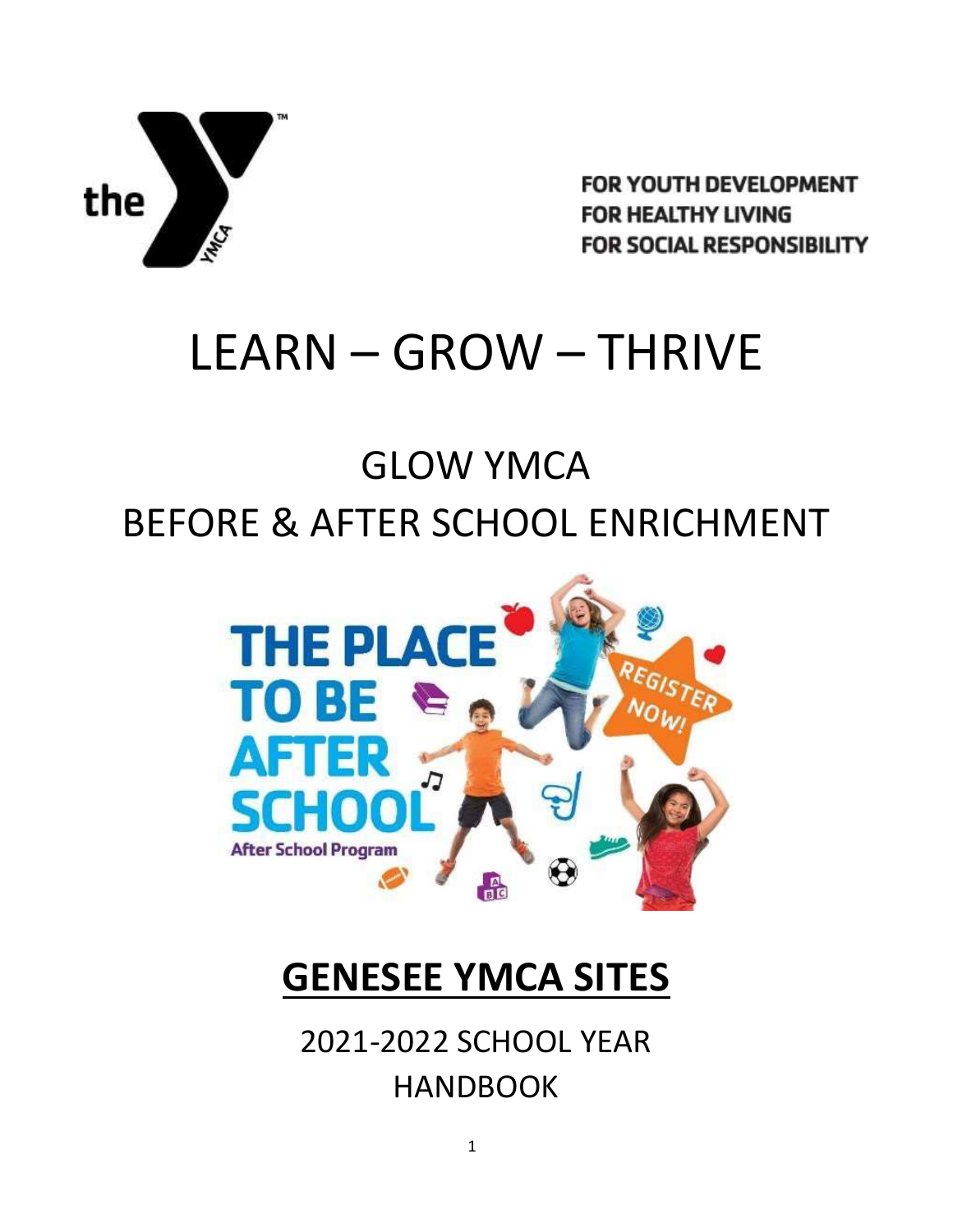

Dear BASE Families,

Welcome to the YMCA's Before & After School Enrichment (BASE)! We are very excited for the opportunity to help your child learn and grow in our program. Before & After School Enrichment is based on the mission and four core values of the YMCA – Caring, Honesty, Respect and Responsibility. We are committed to helping instill Character Development principles in your child: Emotion Management, Empathy, Personal Development, Relationship Building and Responsibility. Our certified, friendly, and experienced staff provide a safe and caring environment where your child will have opportunities to make new friends, participate in fun activities, learn new things, and build unforgettable memories! Our program offers homework help, arts & crafts, science experiments, enrichment activities, a daily snack, active play and much more! We want your child to feel safe and comfortable, and to know that if they are looking to have a good time and relax with some fun friends and activities, YMCA Before & After School Enrichment is where it's at!

This handbook has important information that you will need to know to prepare your child and yourself for the BASE program. We kindly ask for you to take the time to look over the handbook and the content carefully. The information you provide is required from the YMCA, New York State Office of Children and Family Services and your child's school district. Remember, the more information you provide for us, the better we can care for your child and their specific needs (if any). All information acquired is confidential and used for providing your child with a safe and nurturing environment. Please be aware that the necessary forms are located in our registration packet and need to be filled out completely and returned to the YMCA: 209 E. Main Street, Batavia, NY 14020, before your child will be able to begin attending YMCA Before & After School Enrichment, please do not drop off forms or payment to the school. All registration is processed at the YMCA. By signing the registration packet, you agree to the standards, rules and regulations that accompany this handbook.

If you have any questions, please feel free to contact us. Thank you ahead of time for your cooperation. We truly look forward to working with your families!

Sincerely, The YMCA BASE Team

| <b>CONTACT INFORMATION</b> |                                       |
|----------------------------|---------------------------------------|
| Child Care Director        | <b>Charitie Bruning</b>               |
| <b>Office Address</b>      | 209 E. Main Street, Batavia, NY 14020 |
| <b>Phone Number</b>        | [585] 344-1664 ext. 1116              |
| <b>Fax Number</b>          | $(585)344 - 1666$                     |
| <b>Email Address</b>       | cbruning@glowymca.org                 |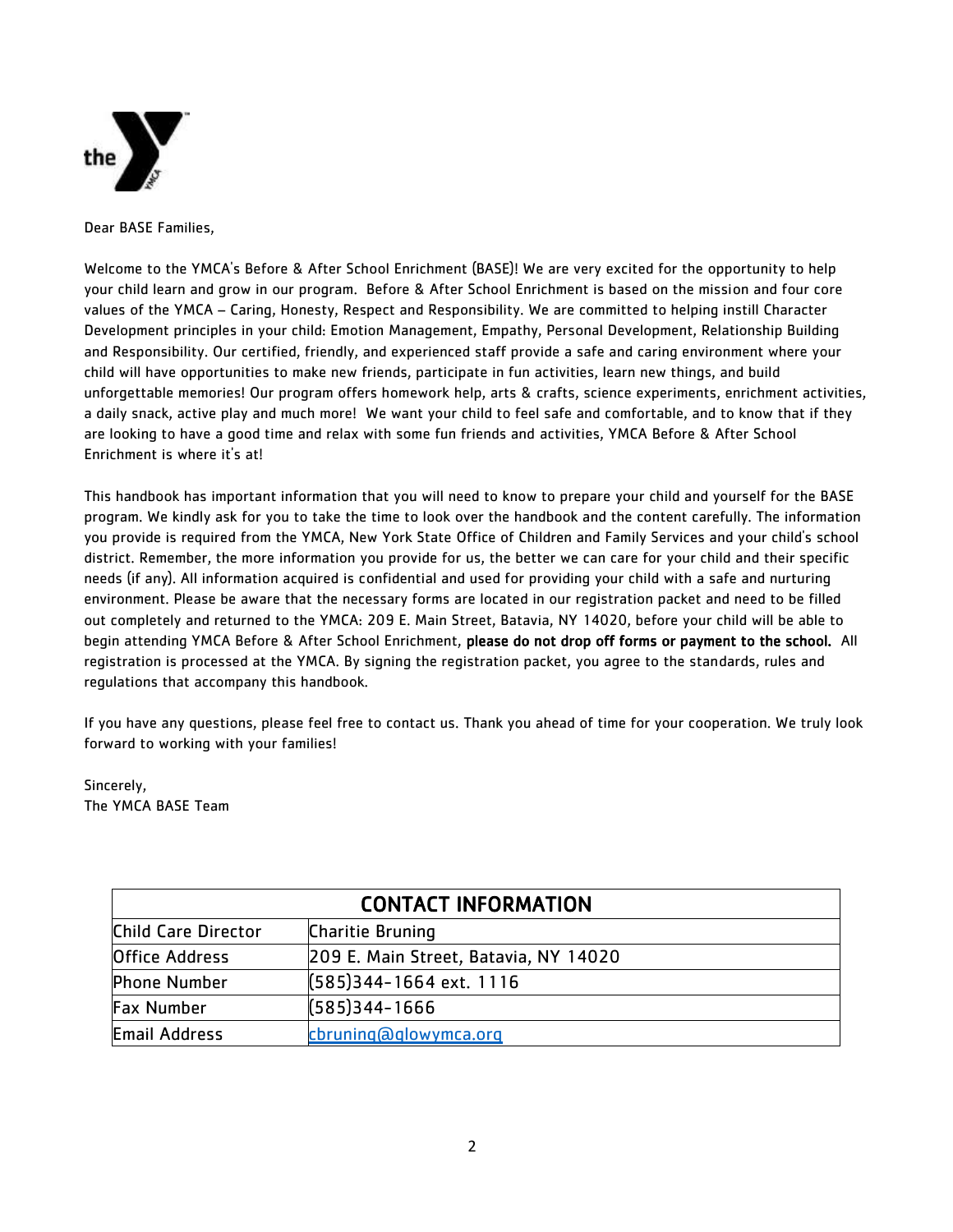

### GLOW YMCA Handbook

Before & After School Enrichment

#### Statement of Purpose

The purpose of the GLOW YMCA Before & After School Enrichment is to provide quality care in a safe and supportive environment which encourages the physical, emotional, intellectual, and social growth of children while supporting and strengthening families.

#### Licensing/Registration Agency

The GLOW YMCA's Before & After School Enrichment is licensed through the New York State Office of Children and Families Services (OCFS) and Child Care Council (CCC). If you would like to contact OCFS for sites in Genesee County, you may do so at (716)847-3828 or [www.ocfs.state.ny.us.](http://www.ocfs.state.ny.us/) If you would like to contact CCC for sites in Livingston County, you may do so at (585)346-6050

#### Goals and Objectives

The GLOW YMCA Before & After School Enrichment promotes the character values of caring, honesty, respect, and responsibility. The program will meet the needs of children at each stage of development by creating an environment that is structured but encourages independence, self-confidence, cooperation, team work, and self-control among the children who participate. The daily schedule is structured, allowing a wide range of developmentally appropriate activities, balanced with active and quiet times, and providing opportunities for children to pursue interests and develop individual abilities.

#### Program Philosophy

The YMCA's Before & After School Enrichment philosophy is to deliver a program in a positive environment of safety, support and care that will allow children the opportunity to relax and participate in a variety of fun and exciting, health conscience and age appropriate activities!

#### **Staff Philosophy**

We believe that the success of our program is in the quality of our staff. Our staff members are hired based on experience with child care, education, character, talents and interpersonal skills. All staff, under NYS OCFS standards, have been fingerprinted and must pass a criminal background check and medical clearance. Child Abuse Prevention training, first aid, and CPR as well as at least 15 hours of child care training, is mandated for all BASE employees by the GLOW YMCA.

#### Enrollment Criteria

YMCA Before & After School Enrichment is open to all families regardless of race, gender, religious affiliation, cultural heritage, financial status, political beliefs, national origin, disability, marital status, or sexual orientation. Registration is first offered to existing participants, then opened to the general public. Enrollment capacities are dictated by local and state regulations.

#### Forms

After reading the Handbook, the Registration Packet must be filled out and returned before your child may attend Before & After School Enrichment. A \$50 deposit fee is due at the time of registration and will be applied towards the first month of tuition. The deposit is non-refundable. In addition, the Handbook must be read in its entirety, by signing the Registration Packet, you agree to the standards, rules and regulations that accompany this handbook.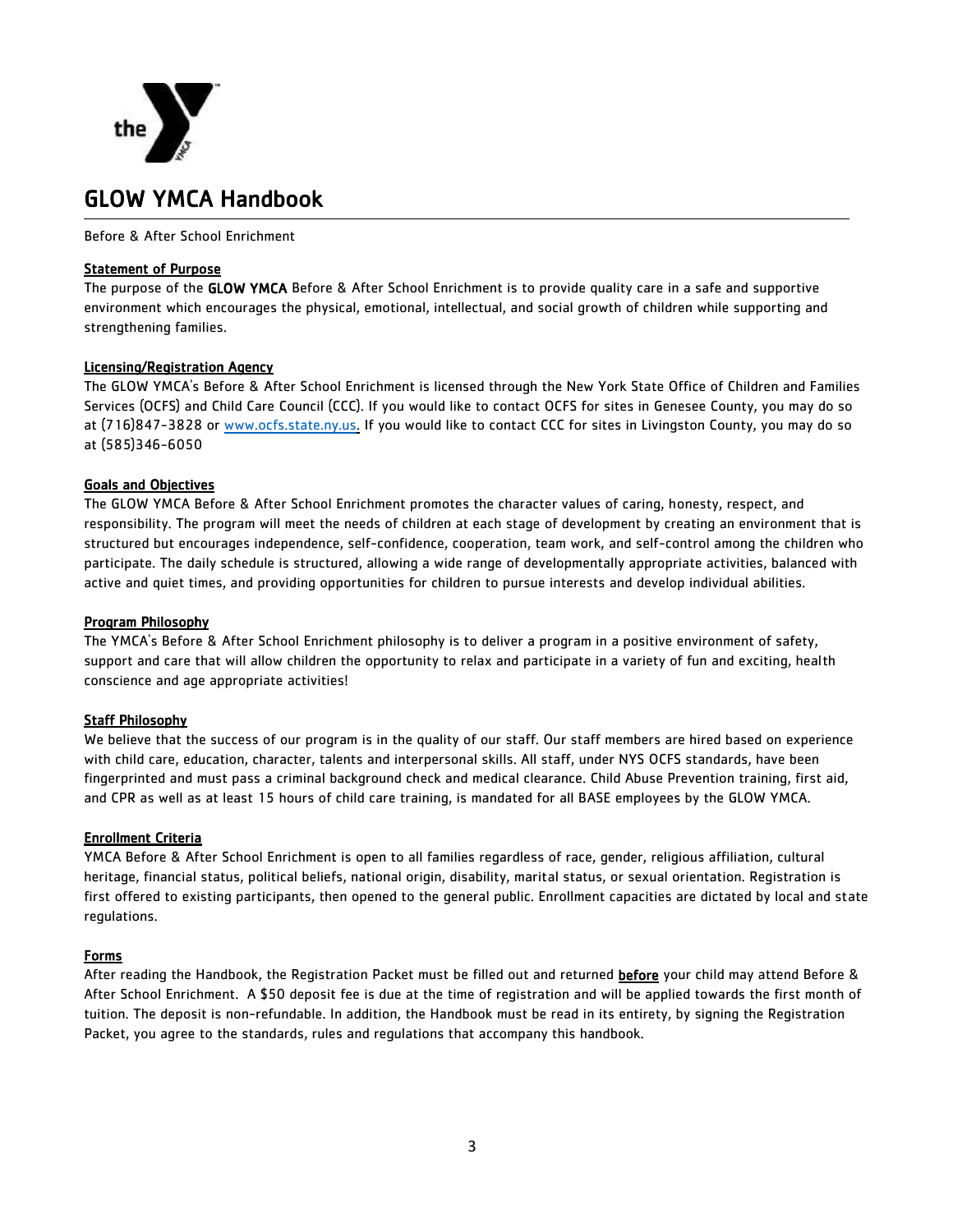#### **Transportation**

If your child is being bussed from a school location to a YMCA location or vice-versa, you will need to fill out a transportation form through your child's School District (applicable to Batavia and Pembroke). Transportation forms take 3-

#### 5 business days to process and must be turned into the School District.

Transportation requests are granted at the discretion of the school district.

- BATAVIA: Transportation forms can be located on the Batavia City School District Website under "District Information > Business Office > Transportation Information and Forms." For further information for Transportation, please contact the Business Office (585) 343-2480, ext.1002
	- o Due to BCSD distance guidelines, Middle School Students are not eligible for bussing between the Batavia YMCA and the Middle School.
	- o If a student is not eligible for bussing, the YMCA will not allow students to walk from the YMCA to the School.
- PEMBROKE: Transportation forms can be located on the Pembroke Central School District

Website under "Departments > Transportation > Transportation Form." For further information for Transportation, please contact the Bus Garage (585) 599-4525, ext. 2971

#### Pick-up Authorization

Prior to the child's enrollment in BASE, the guardian must complete a pick-up authorization form (in the Registration Packet). Please know that guardians are welcome to visit the program during operation hours at any time. No child will be released to anyone under the age of sixteen. Guardians or designated persons picking up children must provide photo identification. If your child is to be picked-up by someone other than an authorized person, you must notify the Site Director in advance in writing by completing a pick-up authorization form. (Forms are available upon request at each site). For your child's safety, children are not allowed to leave without staff authorization. Sign-in and sign-out sheets will be used daily. They contain the date, child's name, signature for your child's pick-up, sign in and out times, and a health check. Every visitor who enters the program must also sign in and out of the visitor's log.

#### Registration Changes

Any changes in pick-up authorization, address, work or phone numbers, emergency contacts, etc., need to be given to the Site Director as soon as possible. If you are changing your child's scheduled days, or withdrawing from the program, notice must be given by the 15th of the month through the "Change Request Form" turned into the Childcare Director. Billing will be adjusted beginning the 1st of the following month. Advanced notice is required to adjust staff to child ratio requirements.

#### Financial Information

No returned fees or credits are issued except for documented extended medical reasons. Monthly payments are not reduced for any scheduled holidays or closures due to weather. Payments are required to be set on monthly auto-draft from a checking account or debit/credit card, unless other arrangements are made through the Child Care Director.

#### Payment Policy

Fees are based on the full 180-day school year then divided into 10 equal monthly payments through auto-draft. Holidays and days off are already factored into the monthly fee. This means that months that have a vacation will not be further reduced as those days are not included in the 180-day school year calendar. All fees must be paid in full by the 1st of each month prior to service. If your payment is not received by the 1st or a charge is declined/returned, a courtesy call will be made informing you of the past due payment. If new payment is not received by the 5<sup>th</sup> you will forfeit your child's enrollment in the program until the payment is received and a \$35 late-fee will be processed. Late fees will accrue monthly until payment is made.

#### **Donations**

Any games, puzzles, books, arts and crafts supply donations are always welcome.

#### Confidentiality of Records

All information in your child's record is privileged and confidential and will not be released without your written consent.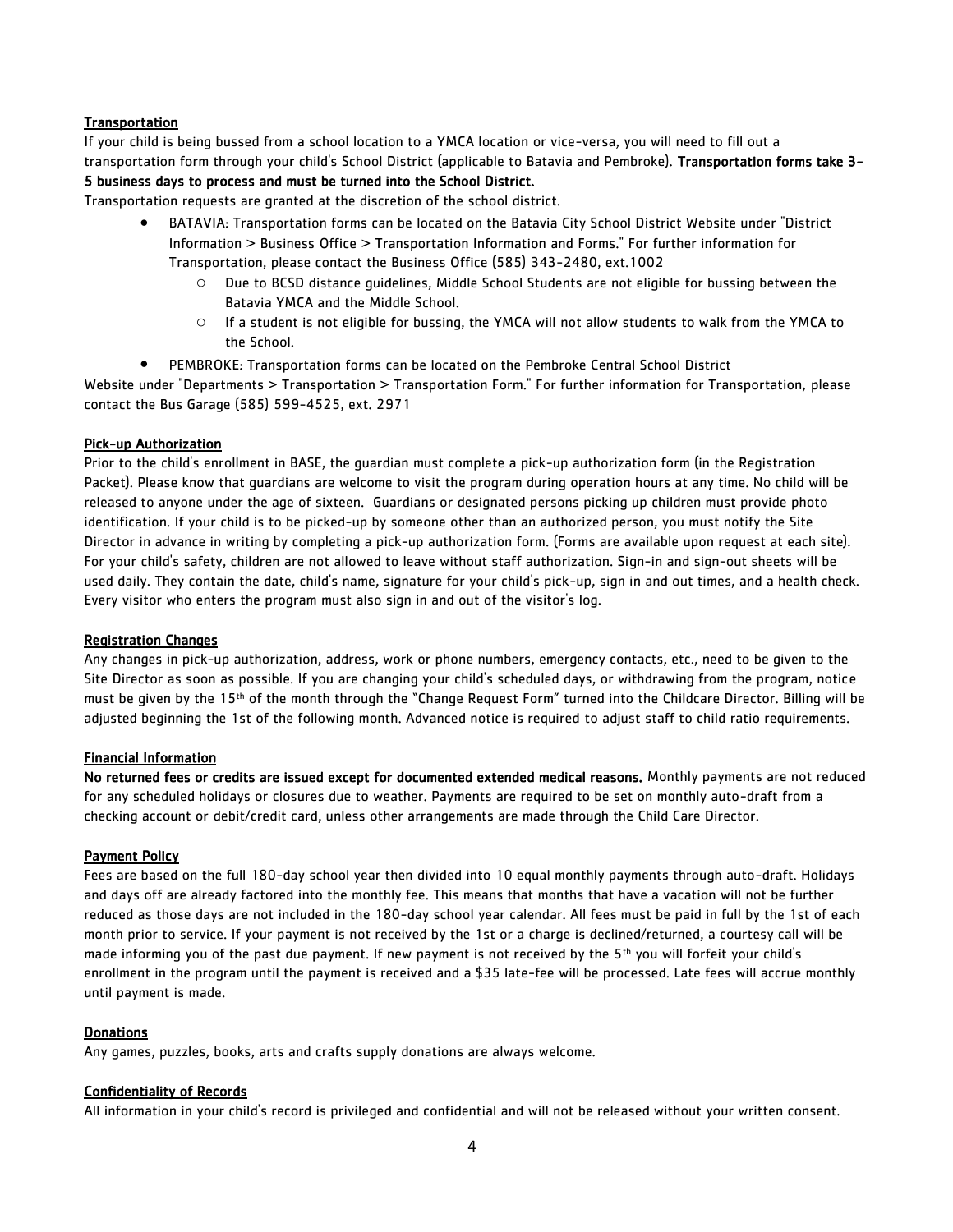#### DSS Subsidy

The YMCA accepts DSS subsidy as payment. To register: including a completed registration packet, your case worker must send us provider information with guardian payment amount if applicable. DSS payments to the YMCA are based on hours attended, if a family does not attend the minimum hours to reach the monthly payment, the family will be responsible for the remaining amount. For example If monthly costs are \$100 and you only attend to meet \$60 a month, the family will be responsible for the remaining \$40. If you are reserving a childcare slot, we ask that you respect this by using it. Extensive absences may result in a termination of your childcare contract.

#### Financial Assistance

The GLOW YMCA Scholarship Assistance policy states that no person will be denied membership or program participation solely because of inability to pay fees. Scholarship Assistance applications are available at all GLOW YMCA location's and on our website. Scholarship assistance is granted based on the available resources of the YMCA. Additionally, you may contact the NYS Department of Social Services to determine if your family qualifies for assistance and reduced rates for School Aged Child Care.

#### Hours and Activities

The program runs from the first day of school to the last day of school. BASE offers before school care (not offered at Cal-Mum or Geneseo), which begins at 6:30AM and after school care from school dismissal until 6:00PM. On School District scheduled  $\frac{1}{2}$  Days, we will extend the BASE program to begin at  $\frac{1}{2}$  day dismissal.

If you need additional care on half-days that your child care plan does not cover (for 3-day and AM only participants), request must be submitted to the child care director through the  $\frac{1}{2}$  day request form. Requests will be granted, space permitting and an additional \$15.00 will be processed to your child's account.

#### Inclement Weather Policy

Weather conditions may alter program schedules.

- If school is closed or closes early due to weather, power outage, etc., there will be no BASE Program
- If all after school activities are cancelled, it is the guardians' responsibility to pick up their child no later than 5:00PM. The Site Director/Supervisor will contact families in the event of a severe weather-related emergency.

#### **Attendance**

We are responsible for all registered children each day. Guardians or an emergency contact will be notified if the child does not arrive at the program without previous notice being given.

- If your child will be absent from Before & After School Enrichment, please contact the Site Director/Supervisor as soon as possible to report the absence so this information can be relayed to the appropriate staff members
- Children must be signed out by a guardian/authorized contact daily. Pickup contacts must over the age of 16.
- If at any time someone other than the person designated on your release form is picking up your child, it is necessary to fill out a "pick-up authorization form" which is located at each site by the sign in & out book, or simply ask the staff for a copy.

#### Snack

Due to potential cross-contamination, guardians are asked to pack a child for their snack for the program daily (2 if your child is in Before School & After School Enrichment) Please be sure to list and communicate to staff any food allergies your child may have.

#### Personal Belongings

We take pride in our ability to provide your child with a variety of activities which entertain and challenge. Bringing personal belongings to the program is based on your own judgment. Please be aware if any personal belongings are lost or stolen from your child during the program, it will not be the YMCA's responsibility to replace it.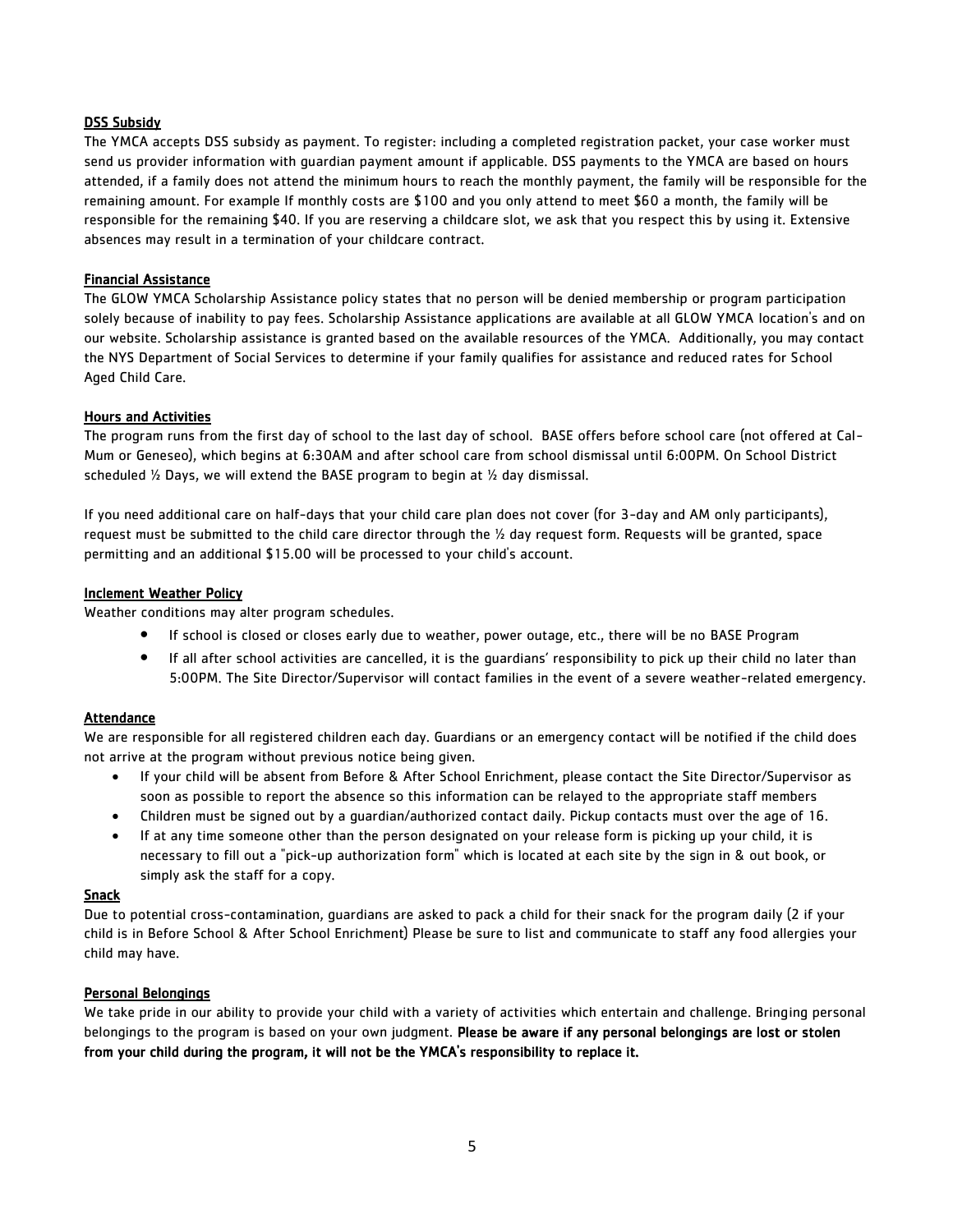#### Clothing

Children at YMCA Before & After School Enrichment are active, so be sure they are wearing clothes that are comfortable and appropriate. The YMCA is not responsible for lost or damaged clothing. Please also keep in mind that children will have the opportunity to go outside, so please prepare them for the appropriate weather conditions. BASE will follow the Child Care Weather Watch Indicator (Located at the program site) – A Mask, Socks and sneakers should be worn/packed daily. Neck gaiters are not permitted.

#### Health Policy

Each child must have an up-to-date Before & After School Enrichment Information Form on file (in the Registration Packet). Children who become ill or are suspected of having a communicable disease may not remain in the program. They will be isolated from the other children and a guardian or emergency contact will be notified and asked to pick-up their child immediately. The attached guidelines with relevance to illness have been arranged and will be followed unless your physician states in writing that your child may attend. (Please see attachment

#### Medication Policy

YMCA Before & After School Enrichment is not licensed to administer medications. All medications are required to be managed at home prior to or after the program or through the school nurse during the school day. Please contact the school nurse to discuss a plan to manage medications for your child if applicable.

#### Late Pick-up Policy

On certain occasions when a guardian must be late, the YMCA has established these firm policies:

- Guardians must call the Site Director/Supervisor to let them know what time they can be expected to arrive, or to inform them of alternate transportation arrangements that have been made.
- If a guardian is more than 5 minutes late, and no call has been made to inform the staff of why someone is not there to pick-up their child, a fee of \$1 every minute (beginning at 6:01pm) will be charged. If this incident occurs, the staff on site will make the Child Care Director aware of the late pick-up, and a fee will be charged to your account. Please make the payment in the same manner as paying a bill.
- If the YMCA does not receive a phone call prior to the guardian being late, the following procedures will be immediately implemented:
	- $\circ$  A staff member will attempt to contact the child's guardian(s).
	- $\circ$  If contact cannot be made, a staff member will call the individuals listed on your child's registration packet for emergency contacts until someone is reached.
	- o As required by the Office of Children and Family Services, if one hour passes with no contact being made by either the child's guardian(s) or emergency contacts, a call will be placed to YMCA administration, Child Protective Services, the School District Administration and the local police to establish what further arrangements are necessary.
	- o Continuous late pick-ups may result in suspension and/or termination from YMCA BASE.

#### Termination Policy

When the health, welfare, and safety of other children is at stake, the YMCA reserves the right to terminate child care services immediately. Possible reasons for termination of a child from services include, but are not limited to the following:

- Inappropriate behavior considered to be harmful to your child, staff, or other program participants
- Violence of any kind
- **•** Incident reports resulting from inappropriate behavior
- Overdue Fees

If you have any questions or concerns about any of the information provided within this handbook, please contact the Child Care Director listed in the beginning of this handbook.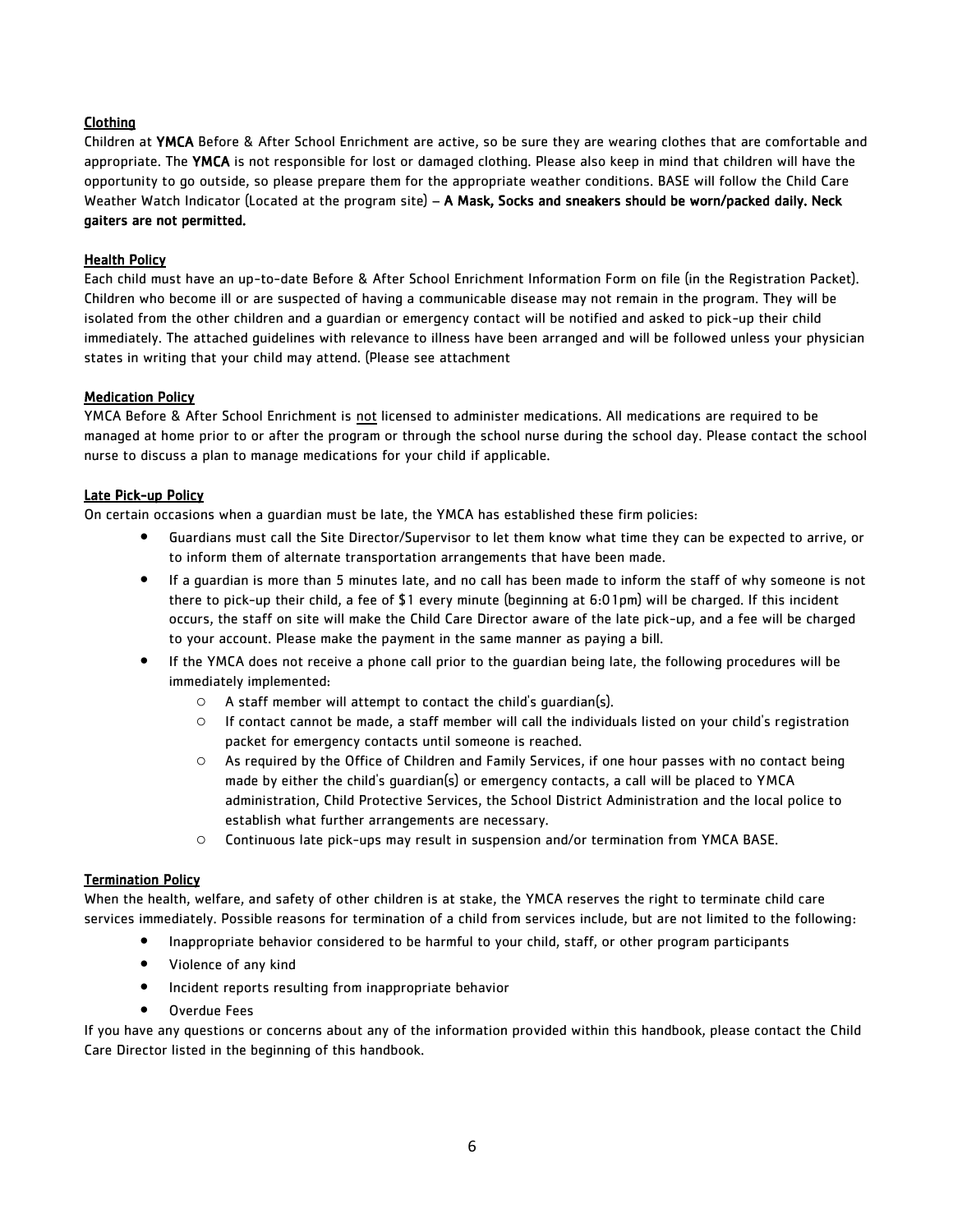## Code of Conduct

#### Please discuss the following segment with your child

#### Children's Responsibilities

Children need to be responsible for:

- Being respectful, honest, and caring to other program participants and staff
- Learning to take responsibility for their own actions
- Respecting the rules that are established for and by them during the program
- Controlling their emotions and behavior so that their actions and decisions do not negatively affect others
- Being respectful to equipment or property which does not belong to them
- Always remaining with staff members and notify staff if they need to go to another area

#### Children's Rights

YMCA Staff are responsible for ensuring that children enrolled in the BASE program:

- Have a safe and reliable environment free of hazards
- Have their ideas and feelings heard and respected
- Have discipline that is fair, equal and respectful of them
- Have activities that allow participants to express their ability as they explore and discover, while developing to their fullest potential
- Have a right to voice their opinion and have input on activities offered
- Are treated in a caring, honest, respectful, and responsible manner

#### Child Care Policies

While participating in the program, please be certain that both you and your child are completely familiar with these policies. These policies are put in place to assure protection and safety of your child. The Director of the BASE program, upon notification to the guardian, may suspend or terminate a child from all activities and participation in the program for the following types of conduct:

- Leaving the program premises without permission, or going into unauthorized areas
- Use of foul language or rudeness to staff or other participants
- Defacing the YMCA facility, school property, or field trip facilities
- Engaging in fighting as a means of solving a problem
- Bringing or using illegal substances
- Stealing or defacing another child's property purposefully
- Intentionally injuring another child
- Refusing to remain with the group during outings
- Refusing to follow check in and out procedures

#### **Discipline**

All participants must follow the "Site Rules" that have been established by and agreed to between the staff and participants. If any of these rules are broken while the child is under the YMCA's care, the following procedure will be followed. One or more steps of the discipline process may be omitted due to the severity of a behavior violation, to be determined by the Child Care Director

- 1. Reminder/Verbal Warning/Redirection
- 2. Talk through the problem with the child to dialogue alternative solutions to the problem
- 3. Cool Down/Break
- 4. If behavior continues, establish behavior management plan with guardian and child with guardian solutions
- 5. Write a report, have it signed by the guardian, for unsafe behavioral incidents, the document may also be shared with school administration if appropriate
- 6. Three behavioral reports may constitute a suspension or expulsion from the program (note in this situation, no refund for the unused days in the month will be issue